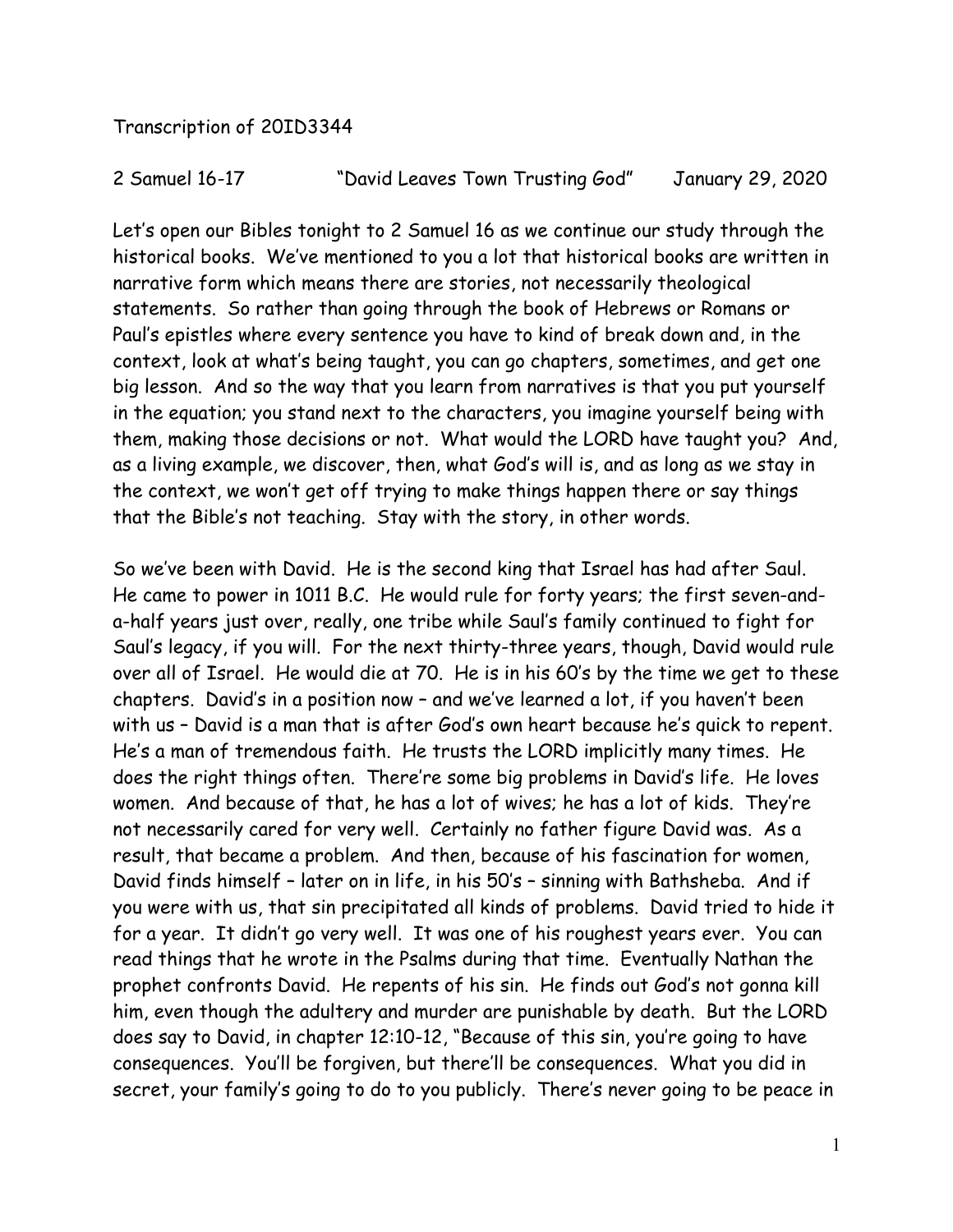your home." There's going to be strife continually as a result of this sinfulness and these decisions that David made.

So, forgiven but yet having to live with the consequences. It's like getting pregnant before you're married, and you slept with your boyfriend or girlfriend, and, "Oh, we shouldn't have done that Lord. We're sorry." Yeah, but there's a baby now. Now you have consequences. God forgives, but now you have responsibility. So, that's certainly one of David's stories.

To lead up to what we're looking at tonight – and there're only a few chapters left because the last four chapters of this book are not in chronological order; they're kind of cherry-picked by the Holy Spirit to teach us specific lessons; and then in 1 Kings we'll go back to David's last days and then be moved on to Solomon – David, after his sin with Bathsheba, obviously is not in a real good position to be correcting his kids on behavior. One of his sons, Amnon, had raped one of his sisters, his half-sister Tamar (another one of David's children). He was illequipped to handle it. Tamar happened to belong to the family of Absalom, as well, and Absalom was furious that David, his father, wouldn't do anything about something that horrendous. For two years, there was no action. In the third year, Absalom took it upon himself and schemed and plotted and basically killed his halfbrother; got even for his sister's mistreatment, if you will. Which caused him to run to Syria, where he hid amongst his wife's family, and he would stay there for three years. Joab, who was David's nephew, also head of his army, tried to reconcile the two together because David suffered and so did Absalom; it didn't work. He finally got him to agree to let Absalom come back into the country and then wouldn't see him for two years. So that's seven years that have passed. By the time that they meet (at the end of chapter 14), it's cold, it's useless; they pretty much are unwilling to be soft in heart. It was almost too little, too late. As a result, Absalom (chapter 15) decides, "I'll try to become king, then." He rallies people around him, he has a pretty good support staff, he plans a coup to overthrow his dad. And Dad is now in his 60's. David, remember, dies at 70, so these are the last ten years of David's life. When the support seemed sufficient, Absalom went to Hebron – gathered the troops together, even stole away David's best friend and counselor, a fellow named Ahithophel, who had been with David for years. As a result, the coup got strong. David, hearing of it, decides rather than stay to fight (and he's a fighter), he would leave, pack up his family, take his friends, evacuate Jerusalem so that when his son came, nobody has to die. He would rather give up than see people get hurt, believing…..and remember, David is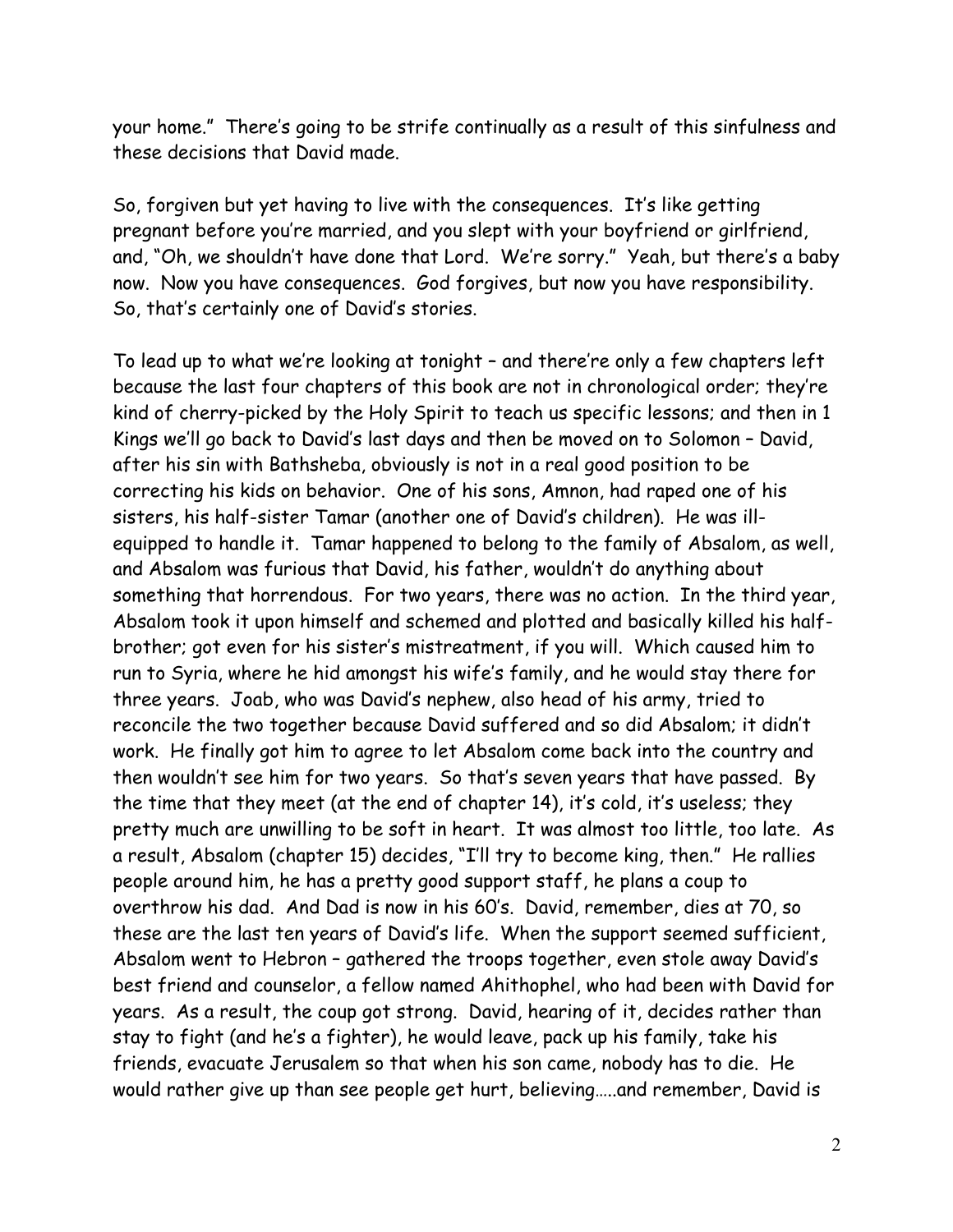ten years or more down the road from the Bathsheba incident. David's walking with the LORD in every sense of the word. He's suffering the consequences, in many ways, but his relationship with the LORD has never been better.

So, he wants to leave and let his son come in. And he basically just says, "If the LORD wants me back here, then I'll get back. It'll be God's choice." He's a pliable, submitted, broken-spirited man, now completely in God's care. So he heads up the Mount of Olives. He goes down to the Jordan River, heads for the wilderness. He has the support of a lot of people. He sends Zadok and Abiathar, the priests, and their sons back; says, "Take the ark back. That's where the LORD wanted to be worshipped, and God be willing, I'll get to come back here if it's His will and worship." He sent a good friend of his named Hushai, who had been a counselor for a long time, sent him to gather information; said, "Just stick around. If you find out anything, maybe you can send me a message through the boys, the priests' sons, and maybe you can have an opportunity to counsel opposing….. Ahithophel was just going to try to wipe us out. That's his plan." So, as the troops of Absalom enter the city, David and his family exit. In fact, if you read the last verse of chapter 15, it says, "So Hushai, David's friend, went into the city. And Absalom came into Jerusalem." So there was that parting of the ways.

We learn from David, at least through part of this narrative, that suffering chastisement from a loving Father and living with the consequences of sin can be difficult, but it is good for us in the long run. They're long forgotten and forgiven. There is still fruit that David has to bear. If you want to know what David's heart is like during these chapters, read Psalm 43. He wrote them on the way out of town, and he wrote about his faith in the LORD - asked God to bring him back, wants to worship in Jerusalem, asks in faith, forsakes his post, runs away so that innocent lives can be saved. He believes that and understands that part of this was his problem to begin with, but he asks God to make it right.

So tonight we're going to just go through chapters 16 and 17 as one story. I think we'll be all right for time. And then as David leaves, trusting the LORD, next week we'll get the conclusion of it there in chapter 18 and all, and then we'll just have one more chapter before we end the book with assorted tales that the LORD wants us to remember that we wouldn't know otherwise.

Verse 1, "When David was a little past the top of the mountain, there was Ziba the servant of Mephibosheth, who met him with a couple of saddled donkeys, and on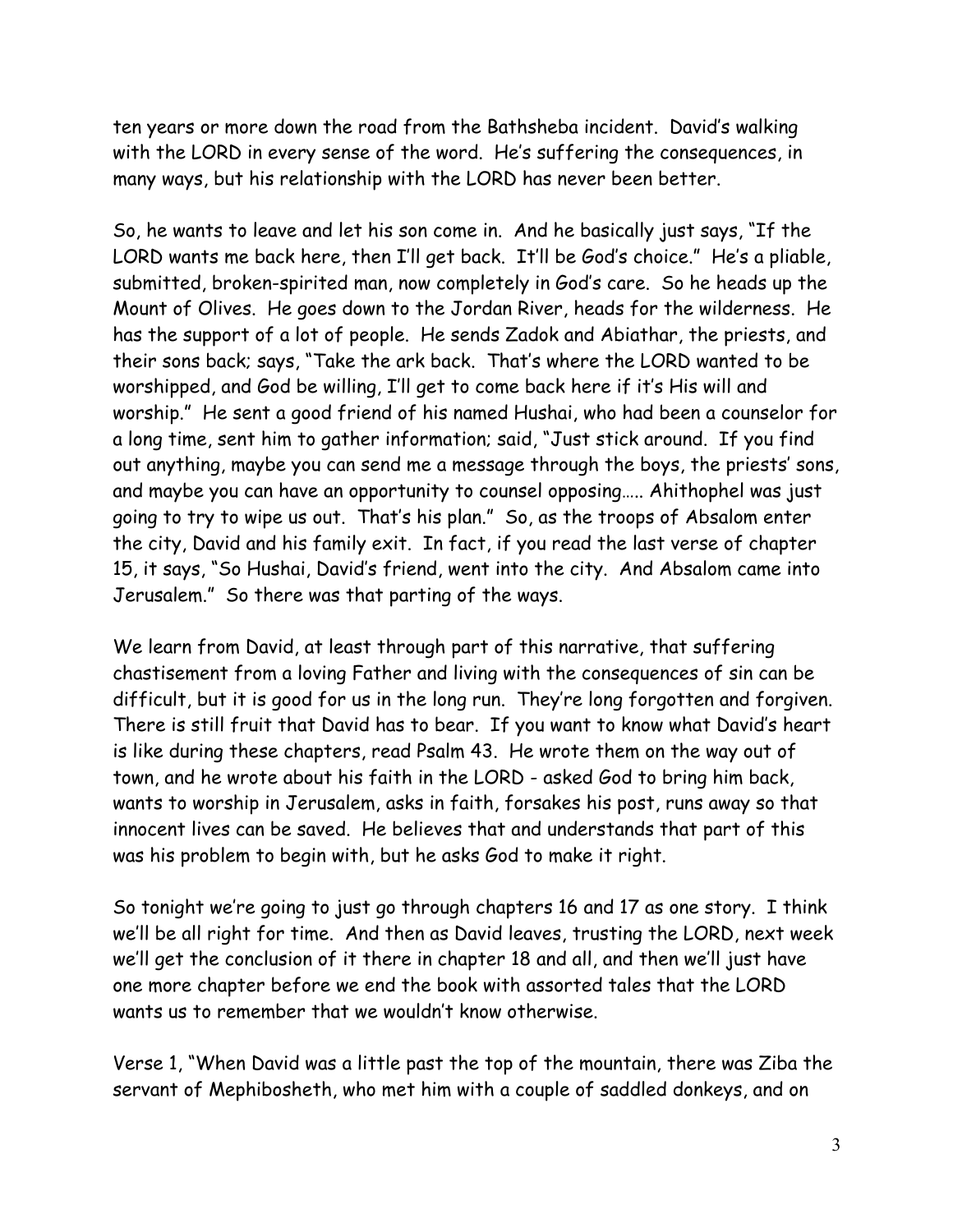them two hundred loaves of bread, one hundred clusters of raisins, one hundred summer fruits, and a skin of wine. And the king said to Ziba, 'What do you mean to do with these?' So Ziba said, 'The donkeys are for the king's household to ride on, the bread and summer fruit for the young men to eat, and the wine for those who are faint in the wilderness to drink.' Then the king said, 'And where is your master's son?' And Ziba said to the king, 'Indeed he is staying in Jerusalem, for he said, "Today the house of Israel will restore the kingdom of my father to me." ' So the king said to Ziba, 'Here, all that belongs to Mephibosheth is yours.' And Ziba said, 'I humbly bow before you, that I may find favor in your sight, my lord, O king!' " So on the way out, David runs into this guy, Ziba. If you weren't with us back in chapter 9, Ziba was a fellow that worked for Saul, who had done very well for himself during Saul's reign. He had fifteen sons, he had twenty servants. He had used Jonathan's lame son, this fellow Mephibosheth, for years to make himself wealthy. When David, who had made a promise to Saul's family to take care of them, found out about this fellow Mephibosheth, he was furious. He grabbed Ziba. He realized what he had done, and he said to him, "From now on, you'll take care of this boy, and our accountants will be watching you." And so this fellow, Ziba, was put in a place of caring for a lame boy and his family under the watchful eye of David's administration, and he hated it, while Mephibosheth got to eat every day at David's table.

Well, we haven't seen this guy for about six or seven chapters, and now he comes, but he's an opportunist. He chafes under the new arrangement. He figures, "David is on his way out, for good. Let me get ahead of this thing." And so he brings a lot of food and drinks and all. He comes to David in his distress, pretending to be on his side, while suggesting – or more than suggesting, saying – that Mephibosheth, this boy that David had been so good to, was now accused of disloyalty. "He's gonna stay in town and hope to get back all those things that you, David, have taken from Saul's family." David, on his way out – under tremendous pressure - listens to the slander. He doesn't consider how kind this young man has been over the years. He doesn't take into account that this fellow Ziba, before, has history and lots of motives to do the wrong thing. In his haste and in his anger, he says to this man, "Take everything that Mephibosheth has, and it all comes back to you. You can just have it." Right? "Just take control." And, with a thousand thank-yous, "Adios," Ziba walks off thinkin', "Wow, this worked out just fine."

So here's a good lesson – don't let gossip be credible so fast, and don't let someone's action or behavior accusation from another have you make your mind up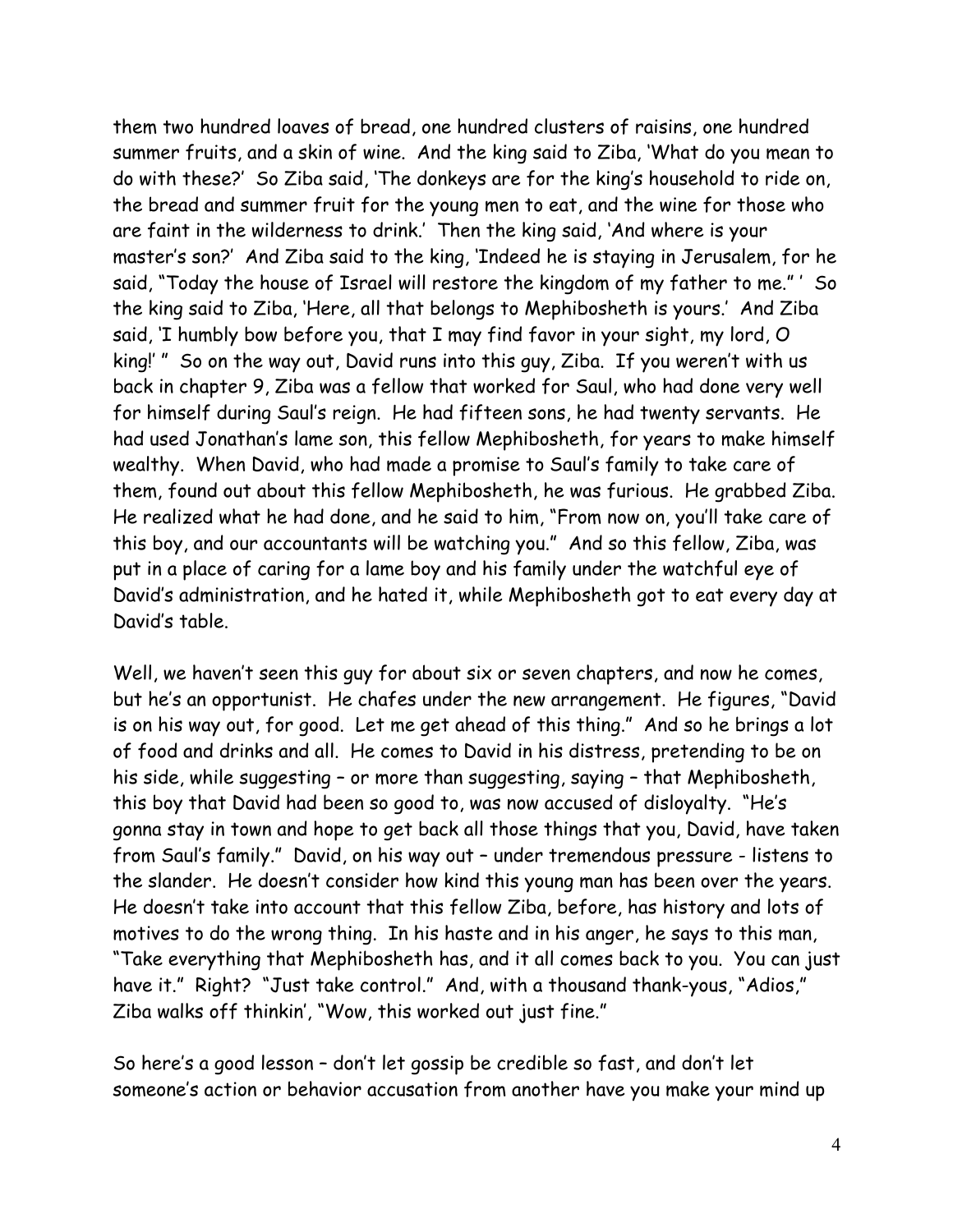about other people. Because if David would have considered the whole person, at least from what we know of him, he's a pretty good kid. You know? Been pretty faithful. But quick emotional judgments are going to fail you, and certainly that's the case. Remember we read in James 1 about being impartial? Or partiality was snap judgments based on superficial knowledge? Jesus said, "Don't judge according to appearance, judge righteously" (John 7:24). So David, understanding he's under a lot of strain – he's an old guy, he's on his way out, he doesn't know what his future holds, his son has turned on him (just one more thing to have to go with) – but it's a very rash decision made under duress. It will have to be amended later on, but being a proud guy, David doesn't really amend the whole thing; he makes half of it right. He doesn't really admit that this was a mistake on his part. For now Ziba, with, like I said, a thousand thank-yous, gets out of the way for our next little fellow that comes to see David, a fellow in verse 5 named Shimei. And, by the way, when David returns in a few days/weeks, Shimei and Ziba will be hangin' out together. They're both from Saul's family, by the way. Thirty years Saul's been dead, but they both still hate David's family because of the dynasty that he replaced.

Verse 5, "Now when King David came to Bahurim, there was a man from the family of the house of Saul, whose name was Shimei the son of Gera, coming from there. He came out, cursing continuously as he came." (Pleasant fellow) "And he threw stones at David and at all the servants of King David. And all the people and all the mighty men were on his right hand and on his left. Also Shimei said thus when he cursed: 'Come out! Come out! You bloodthirsty man, you rogue! The LORD has brought upon you all the blood of the house of Saul, in whose place you have reigned; and the LORD has delivered the kingdom into the hand of Absalom your son. So now you are caught in your own evil, because you are a bloodthirsty man!' " Well, unlike the previous guy who came with compliments, this guy came with his hatred. When he heard flattery, by the way, David made the wrong choice. When he hears cursing and outright criticism, he's about to do the right thing. Bahurim – what we read – is located in the Jordan Valley; very hot and surrounded by lots of cliffs. This guy was from the tribe of Benjamin; he was a distant relative to Saul. He was filled with false accusation and cursing and rocks and threats and obviously didn't care what God had done or decided. He had carried a grudge for years. He saw David, now 60 years old and leaving town, as washed up. He yaps like a terrier and seems unafraid.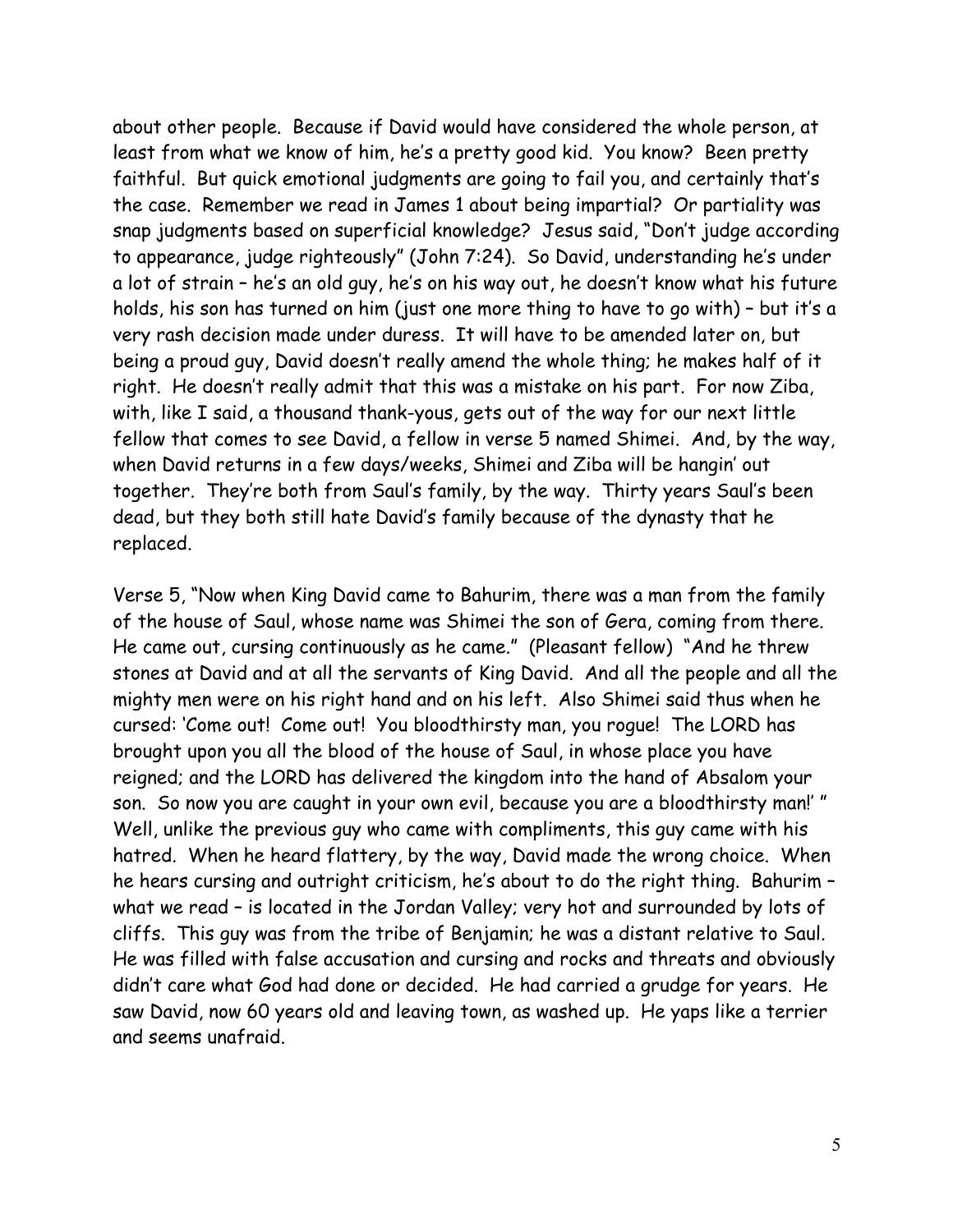Put yourself in David's shoes. These haven't been the best few years. His zenith really happened prior to his sin with Bathsheba. He couldn't have had more blessing. But since then, things have been pretty tough. He's had a son killed, a daughter raped, another son alienated from him; now there's another one who's leading a coup. His best friend has betrayed him. Supposedly Jonathan's boy that he's cared for, for so many years, has turned aside as well. He's headed for a dark and kind of hot desert with an unknown future, and this is his greeting party. So, you can write in the margin of your Bible – Murphy's Law was already invented at this time. I mean, it couldn't have been more difficult. Imagine you're the king, and this guy's bad-mouthin' you and saying you've killed Saul, you've murdered his family. David was so careful not to lay his hand on God's anointed. He stopped his soldiers from killing Saul a couple of times. He wept genuinely when he (Saul) died. None of this was true, by the way. This was all unfounded, unsubstantiated, horrible accusations, but they're being delivered loudly in front of all of his family and his peers.

Well, Abishai, who is Joab's brother and David's nephew, verse 9, suggests that maybe he should have an attitude adjustment. "Then Abishai the son of Zeruiah" (which is David's sister) "said to the king, 'Why should this dead dog curse my lord the king? Please, let me go over and take off his head!' " (Gotta like that guy.) "But the king said, 'What have I to do with you, you sons of Zeruiah? So let him curse, because the LORD has said to him, "Curse David." Who then shall say, "Why have you done so?" ' And David said to Abishai and all his servants, 'See how my son who came from my own body seeks my life. How much more now may this Benjamite? Let him alone, and let him curse; for so the LORD has ordered him. It may be that the LORD will look on my affliction, and that the LORD will repay me with good for his cursing this day.' And as David and his men went along the road, Shimei went along the hillside opposite him and cursed as he went, threw stones at him and kicked up dust." (Like a terrier) "Now the king and all the people who were with him became weary; so they refreshed themselves there." David's attitude towards everything he's going through has changed. Right? "God maybe sent him. I don't know. I deserve it. I certainly don't deserve His blessings. My only hope of deliverance is not in my might but in His mercy. I deserve worse. So maybe the LORD will bless. I'll just let him yell and scream." It's remarkable to me that David, first of all, turns himself away from getting even; more remarkable that he has a guy willing to do it…….just saying 'yes' would have been all he needed to say, and yet he just left it be. What an amazing picture of David, a broken man who will let God fight his battles. And so, later on, Peter, when he wrote about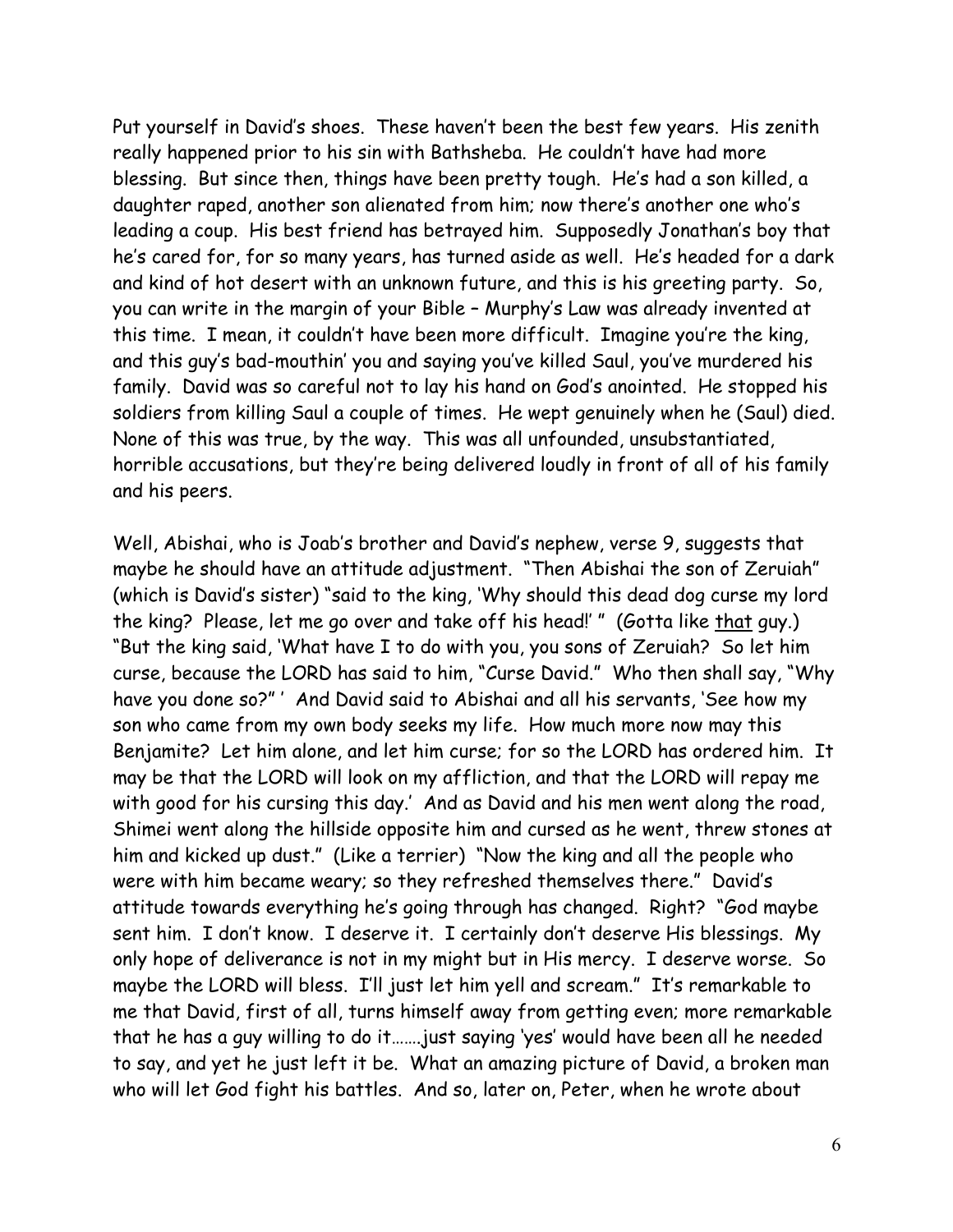Jesus in chapter 2:23 of 1 Peter, said that "when He was reviled, He didn't revile in return; when He suffered, he didn't make threats, but He committed Himself to the One who judges righteously." Or, if you want, He didn't get even; He let the Father deal with His enemies. That's hard for us to do, especially if you're a big guy, and you're used to punchin' people in the eye. Or you don't worry about that, you know? It's a "man" thing a lot of times. But it is so good to see David, in his older age, just lettin' the LORD handle it. He knew, by the way, that all that he was accusing him of was false. And he left it with the LORD.

What do you do when you're falsely accused? How do you handle that? I suspect it might not be like this. It might be like Abishai. "You want me to go over and cut off his head?" But that doesn't really work either. Our natural impulse is to set the record straight with an exclamation point. It is wiser to let God balance the books. What did Paul say? Romans 12:19, " 'Vengeance is Mine,' says the Lord." Right? Let God handle it.

So it's a good thing to learn as we walk with David in this narrative, heading out of town. David did something pretty interesting. He looked by his enemy. I think sometimes we get stuck in our faith because we stop at our enemy. All we see is our enemy. David saw his enemy and said, "Eh. There's the LORD. Maybe He'll bless. Maybe He'll bring me back. Maybe He'll take care of this. Maybe He sent this guy. But whatever he is, I'm looking to the LORD." He looks by his enemy, which is pretty amazing. When Peter stood in the garden, he only saw the enemy. That's all he saw. When the disciples were in Samaria, and they weren't being given a hotel room because they were headed for Jerusalem and they volunteered to Jesus (at least James and John did), "Lord, do You want us to call fire down from heaven like Elijah?" (Luke 9:54), they stopped at their enemy. They never looked beyond their enemy. I think the best way for us to go is get your eyes on Jesus, and then your enemy kind of disappears. If you can do that, then you can have some peace. But it's hard. It's a challenge. It's easy to fail to see God at work when facing a challenge where our flesh wants to help out. David did good.

We read here that they got to the Jordan, a place of rest, a place of shade, a place of water. David would wait here, according to the end of chapter 15, for Hushai to send some information through the priests as to what his son, Absalom, was planning to do in town.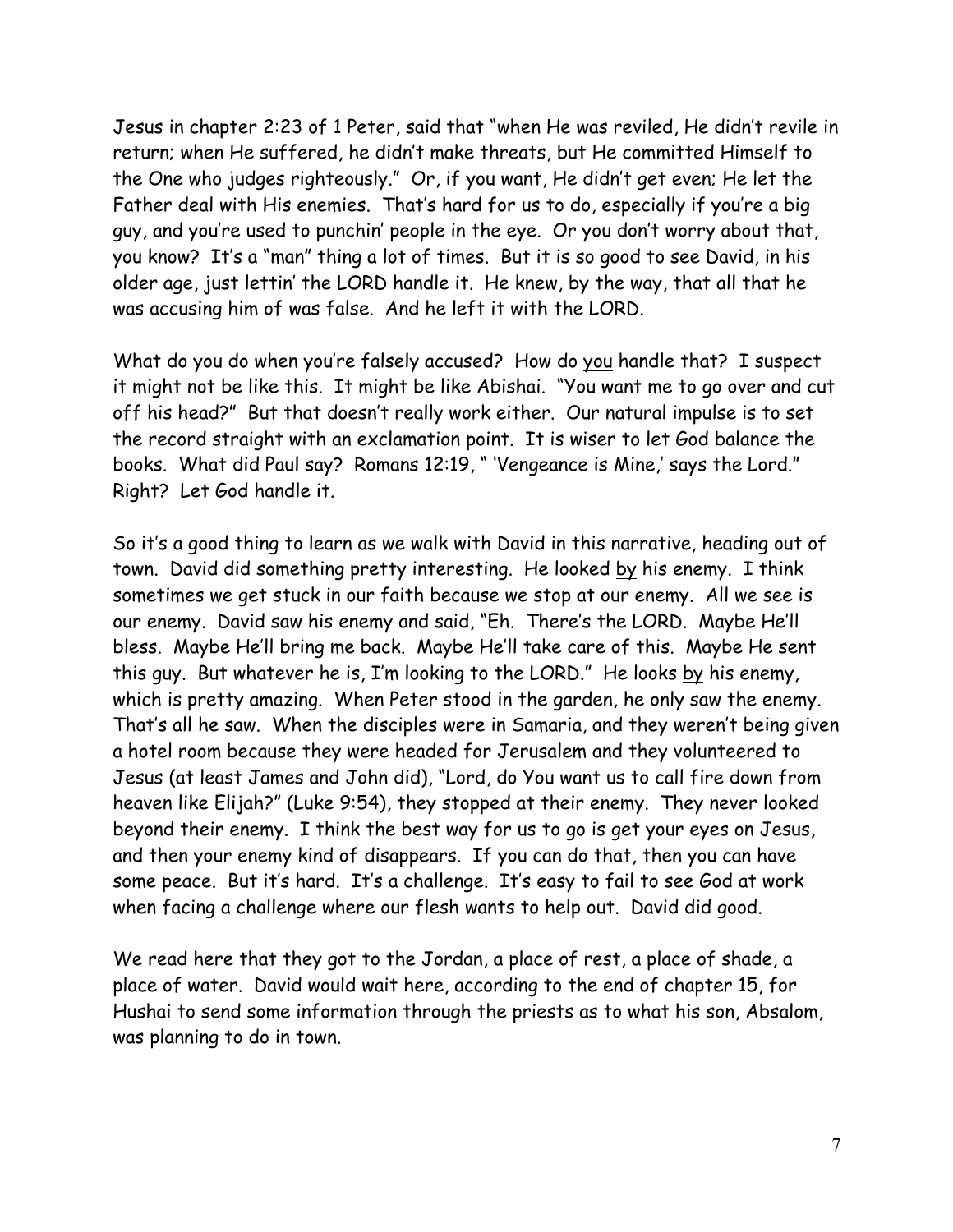Well, meanwhile, while that's going on, the kids are resting, we are taken back to the palace in Jerusalem where the drama has just begun. Verse 15, "Meanwhile Absalom and all the people, the men of Israel, came to Jerusalem; and" (that counselor of David's) "Ahithophel was with him" (Absalom). "And so it was, when Hushai the Archite, David's friend, came to Absalom, that Hushai said to Absalom, 'Long live the king! Long live the king!' So Absalom said to Hushai, 'Is this your loyalty to your friend? Why did you not go with your friend?' And Hushai said to Absalom, 'No, but whom the LORD and this people and all the men of Israel choose, his I will be, and with Him I will remain. Furthermore, whom should I serve? Should I not serve in the presence of his son? As I have served in your father's presence, so will I be in your presence.' Then Absalom said to Ahithophel, 'Give advice as to what we should do.' And Ahithophel said to Absalom, 'Go in to your father's concubines, whom he has left to keep the house; and all Israel will hear that you are abhorred by your father. Then the hands of all who are with you will be strong.' So they pitched a tent for Absalom on the top of the house," (where everyone would see) "and Absalom went in to his father's concubines in the sight of all Israel. Now the advice of Ahithophel, which he gave in those days, was as if one had inquired at the oracle" (or the mouth) "of God. So was all the advice of Ahithophel both with David and with Absalom." So David had left none too soon. The troops were already in the city.

Hushai passes the test with a little bit of a ruse. Now, the Bible's real clear. God lays everything out before us. He doesn't lie. He said, "I'll serve whoever the LORD puts in charge." Which is fine. I think he knew who the LORD had put in charge. It's a bit deceptive. God can certainly work without your help. There are times when I think He excuses our lack of faith. I always think about Rahab lying to the party that was hunting down the spies. She'd known the LORD in earnest for just a little while, and God never really calls her out for what was obviously a lie. But He still had his way. So God was going to use this fellow, Hushai, to spare David and the folks that were on the run. That doesn't mean He needs to use our sinfulness to do so. So whenever you see these reports, they happened, God worked despite them. But certainly Hushai, if he's gonna serve as a double agent, he's gonna have to not tell the whole truth. So, "I'm loyal to everyone who's in charge now" is what he said.

And then Absalom turns to his counselor who, according to verse 23, had always had a reputation of speaking for the LORD and had been like that for decades. He was a true prophet of God. God had spoken through him often, through David. He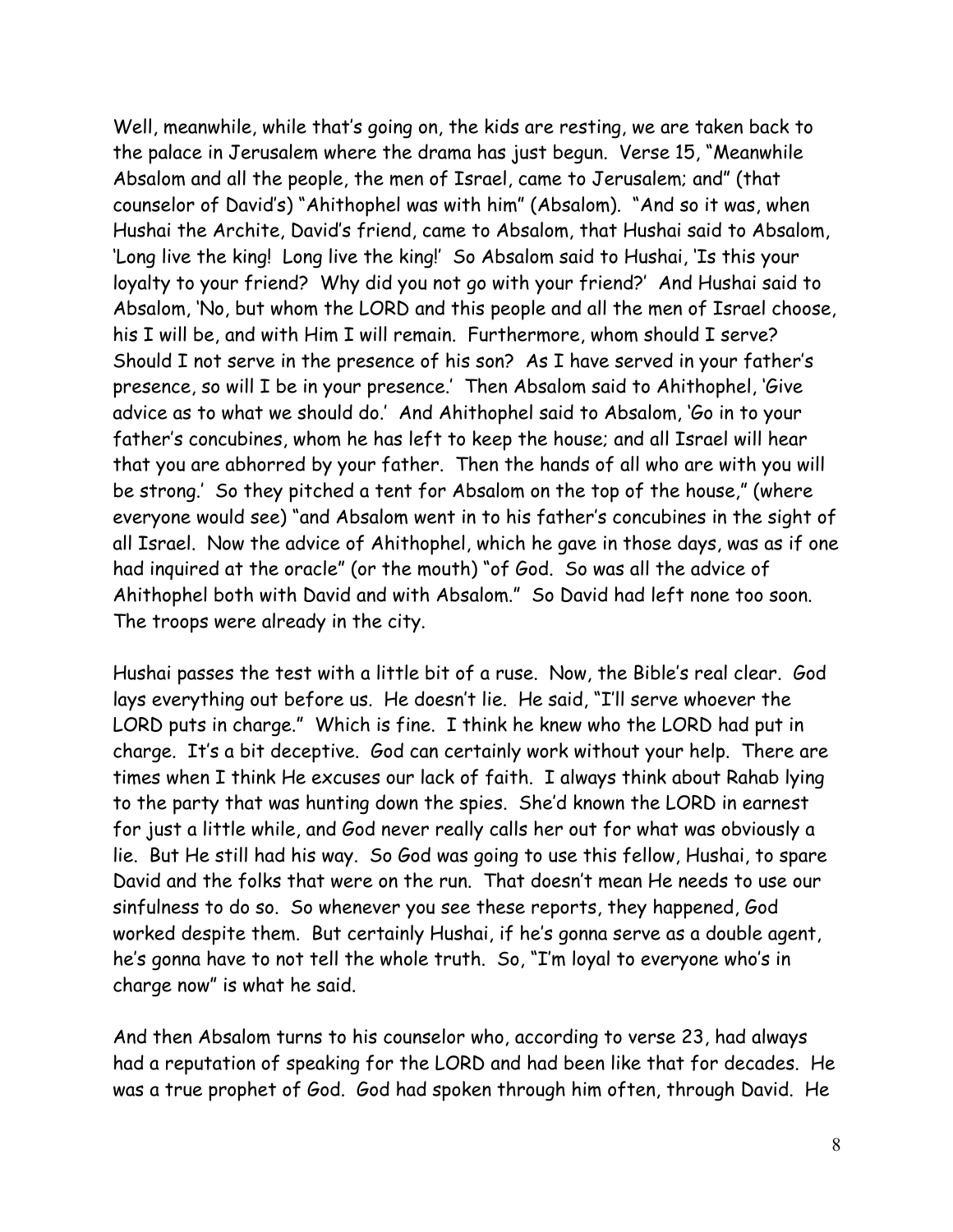had spoken to Absalom as well. His advice, now, was horrible, but that doesn't mean that he hadn't been a faithful man in the past. He says to his wicked counselors, not out of character with the times…..in fact, if a nation would defeat you, the captor would often take the wives of the conquered men to show that they now reigned, if you will; it usually followed their death in battle, if you will. So, that was his advice. No doubt Ahithophel understood that the coup was fragile, that soon sympathy might outweigh everything that was going on. And so he wanted to have Absalom do some things that wouldn't allow him to go back. I mean, once he crossed this threshold, that was it. It's going to be it with his dad. He's all in now. So I think I mentioned to you last week as well that Ahithophel's son had a daughter named Bathsheba, who married a fellow named Uriah, who was also one of his family. So Ahithophel, once this sin took place, in his heart, needed to get even. That was his mindset, if you will. So, on the very same rooftop where David had fallen as he lingered, David's son now defiles his family. And Ahithophel gives evil counsel where, up to this point, God had always used him to speak the truth.

Verse 1 of chapter 17, "Moreover Ahithophel said to Absalom, 'Now let me choose twelve thousand men, and I will arise and pursue David tonight. I will come upon him while he is weary and weak, and make him afraid. And all the people who are with him will flee, and I will strike only the king. Then I will bring back all the people to you. When all return except the man whom you seek, all the people will be at peace.' And the saying pleased Absalom and all the elders of Israel." Ahithophel's counsel is wise. It's wicked, but it's wise. "We need to immediately go after David. He's disoriented, he doesn't have any army together. If I kill him, everyone else runs. He's the leader, he's the glue that holds the thing together." It really sounds a little bit like Caiaphas, you remember, in John (11:50) when he said to the people, "It's expedient that one person would die for the people. We get rid of Jesus, this whole movement stops." And so he thought. And so it's like that vinedresser story and parable that Jesus talked about His death. The wicked people said, "This is the heir, and if we kill him, the inheritance will be ours" (Matthew 21:38, Mark 12:7, Luke 20:14). It's the same kind of philosophy. Right? As I mentioned to you, there's lots of personal vengeance in Ahithophel's counsel. Notice the "I-I-I-I" all the way through here. Yet, from a warring standpoint, the best advice you can have, you got someone on the run, go get him. Don't let him rest, don't let him organize, don't let him prepare. Just wipe him out now, before they get their bearings. And notice, verse 4, everyone seemed to think that was a good idea.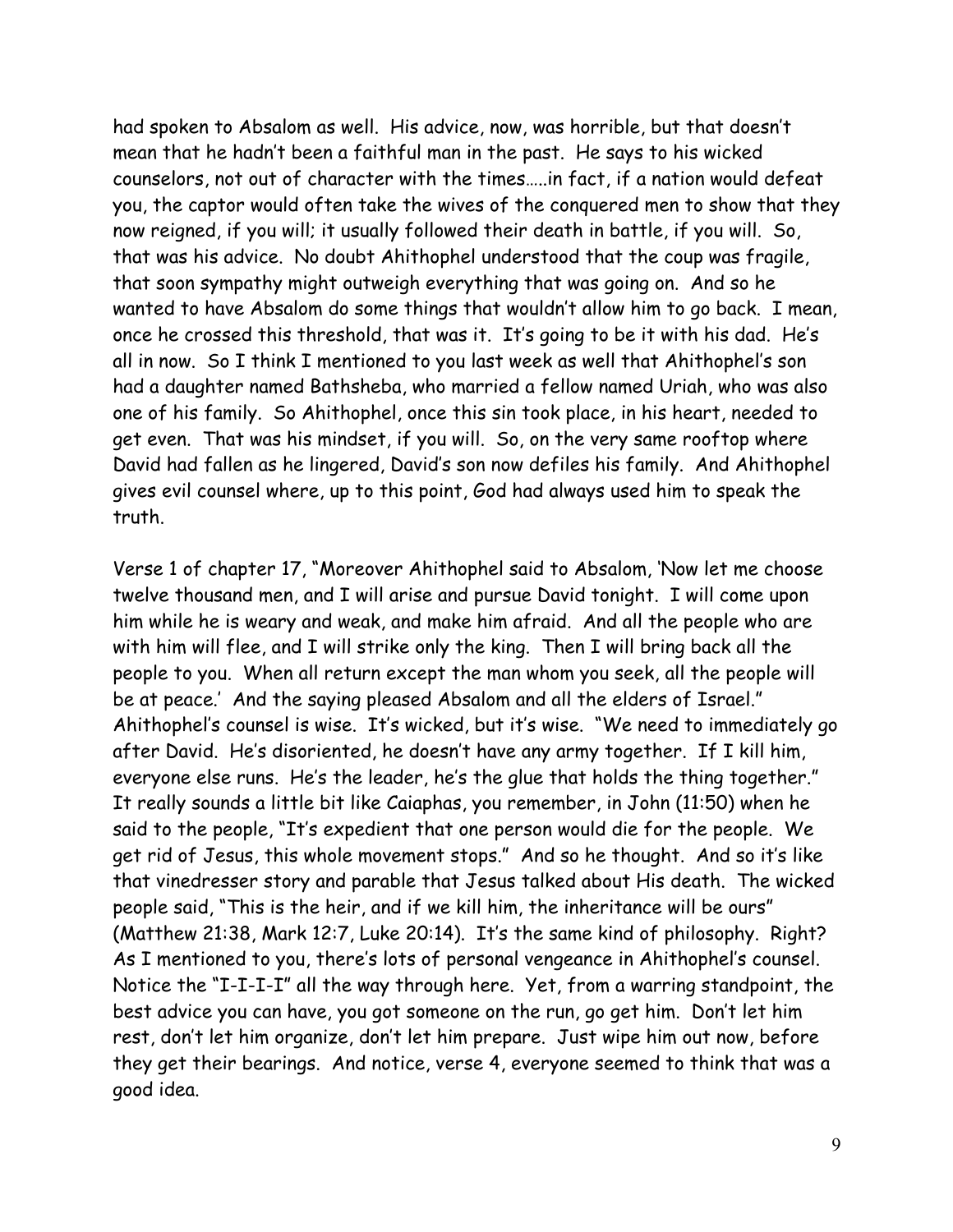And then something interesting happens, and you can see God's hand upon what looks like a terrible situation. And it shows you that the LORD doesn't need Hushai to lie; he just needs to be available. Because Absalom now says of his enemy that he doesn't trust, verse 5, " 'Now call Hushai the Archite also, and let us hear what he says too.' " Really dumb. He's got everyone happy, in verse 4. His enemy, a guy we don't trust, is back. And he goes, "Let's have him. What do you think?" Oh, bad moves, pal. But it shows God's hand at work, and like I said, He doesn't need our help. He'll establish His people where He wants them to be. I really see the hand of the LORD here. There's a Scripture that says, "Every man is right in his own eyes, but the LORD weighs the heart" (Proverbs 16:2, 21:2). So, here comes Hushai. And it seems to me, in verse 4, everyone was happy. Ahithophel could have went, "All right. Let's go." That would have been the end of it. Verse 5 is God stepping into the process, which is very interesting to me.

So they called Hushai, verse 6. Absalom says to him, " 'Ahithophel has spoken in this manner. Shall we do as he says? If not, speak up.' So Hushai said to Absalom: 'The advice that Ahithophel has given is not good at this time. For,' said Hushai, 'you know your father and his men, that they are might men, and they are enraged in their minds, like a bear robbed of her cubs in the field; and your father is a man of war, and will not camp with the people. Surely by now he is hidden in some pit, or in some other place. And it will be, when some of them are overthrown at the first, that whoever hears it will say, "There is a slaughter among the people who follow Absalom." And even he who is valiant, whose heart is like the heart of a lion, will melt completely. For all Israel knows that your father is a mighty man, and those who are with him are valiant men. Therefore I advise that all Israel be fully gathered to you, from Dan to Beersheba,' " (from the north to the south) " 'like the sand that is by the sea for multitude, and that you go to battle in person. So we will come upon him in some place where he may be found, and we will fall on him as the dew falls on the ground. And of him and all the men who are with him there shall not be left so much as one. Moreover, if he has withdrawn into a city, then all Israel shall bring ropes to that city; and we will pull it into the river, until there is not one small stone found there.' So Absalom and all the men of Israel said, 'The advice of Hushai the Archite is better than the advice of Ahithophel.' For the LORD had purposed to defeat the good advice of Ahithophel, to the intent that the LORD might bring disaster on Absalom." So, hand of God at work, don't you think? I mean, there's no way this works out unless the LORD has this fellow, of all things, the prophet, "Let's get another advice," and, boy, what great advice it was. So, though Hushai had had to (I won't say) lie but bend the truth a little, hoping to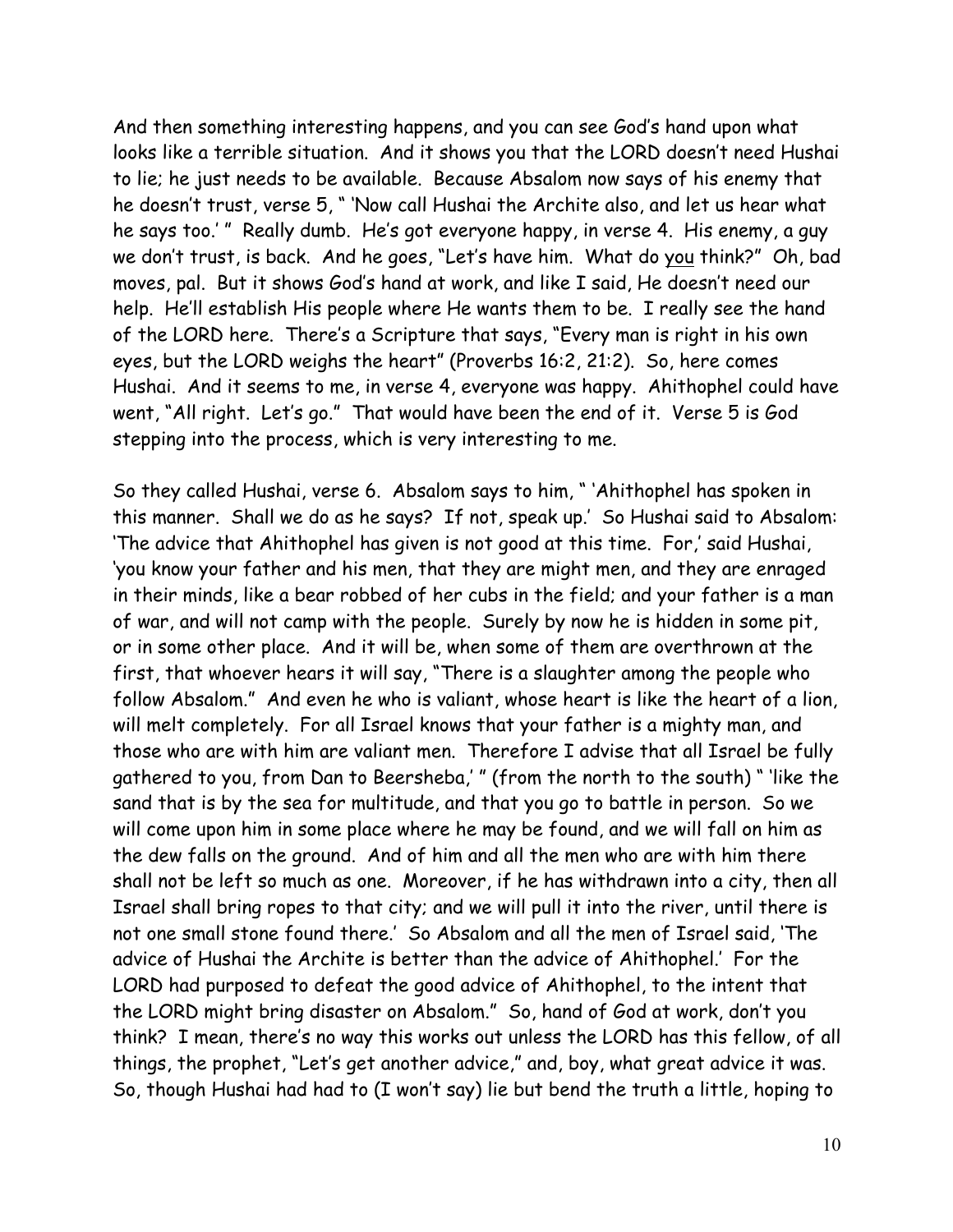save David, that didn't help the LORD open the doors. He did that on His own. And what he said was also correct. So now God would use him. From verse 6, we know Absalom told him of Ahithophel's counsel. So he already knew what he was up against. And Hushai's a pretty old statesman; he's been around for twenty-five years. He's good with words, and he's like 180 degrees in the other direction. Took a lot of courage to speak up. He was under suspicion. He was speaking against the counsel of a known prophet who the people admired, and he was dealing with Absalom, who was a ruthless guy. So this was a pretty difficult situation. But here's God's double agent lashing out. So, rationale and good appeal to ego, this old statesman says, "Look, you're gonna find your dad madder than a wet hen. His guys are brutal. If you start losing, you're gonna lose the whole thing. So you better just come in with overwhelming force so that there's no way you can lose. And then the people will recognize you as the great man that you are." And Absalom could envision this, oh, huge win, destruction of the forces, pride going before destruction. How vulnerable he is to his pride. And so he accepts the counsel. In fact, in verse 14 we read, "The LORD had purposed to defeat the good advice of Ahithophel, to the intent that the LORD might bring disaster on Absalom." So, in other words, he was literally saying, "Ahithophel would have gotten me killed, so I'm glad that the LORD stepped in with this new guy." Well, all right.

Verse 15, "Then Hushai said to Zadok and Abiathar the priests, 'Thus and so Ahithophel advised Absalom and the elders of Israel, and thus and so I have advised. Now therefore, send quickly and tell David, saying, "Do not spend this night in the plains of the wilderness, but speedily cross over, lest the king and all the people who are with him be swallowed up." ' Now Jonathan and Ahimaaz" (which are the two boys of the priests) "stayed at En Rogel, for they dared not be seen coming into the city; so a female servant would come and tell them, and they would go and tell King David." (So, a little sneaky going on there.) "Nevertheless a lad saw them, and told Absalom. But both of them went away quickly and came to a man's house in Bahurim," (where David was hiding) "who had a well in his court; and they went down into it. Then the woman took and spread a covering over the well's mouth, and spread ground grain on it; and the thing was not known. And when Absalom's servants came to the woman at the house, they said, 'Where are Ahimaaz and Jonathan?' So the woman said to them, 'They have gone over the water brook.' And when they had searched and could not find them, they returned to Jerusalem. Now it came to pass, after they had departed, that they came up out of the well and went and told King David, and said to David, 'Arise and cross over the water quickly. For thus has Ahithophel advised against you.' So David and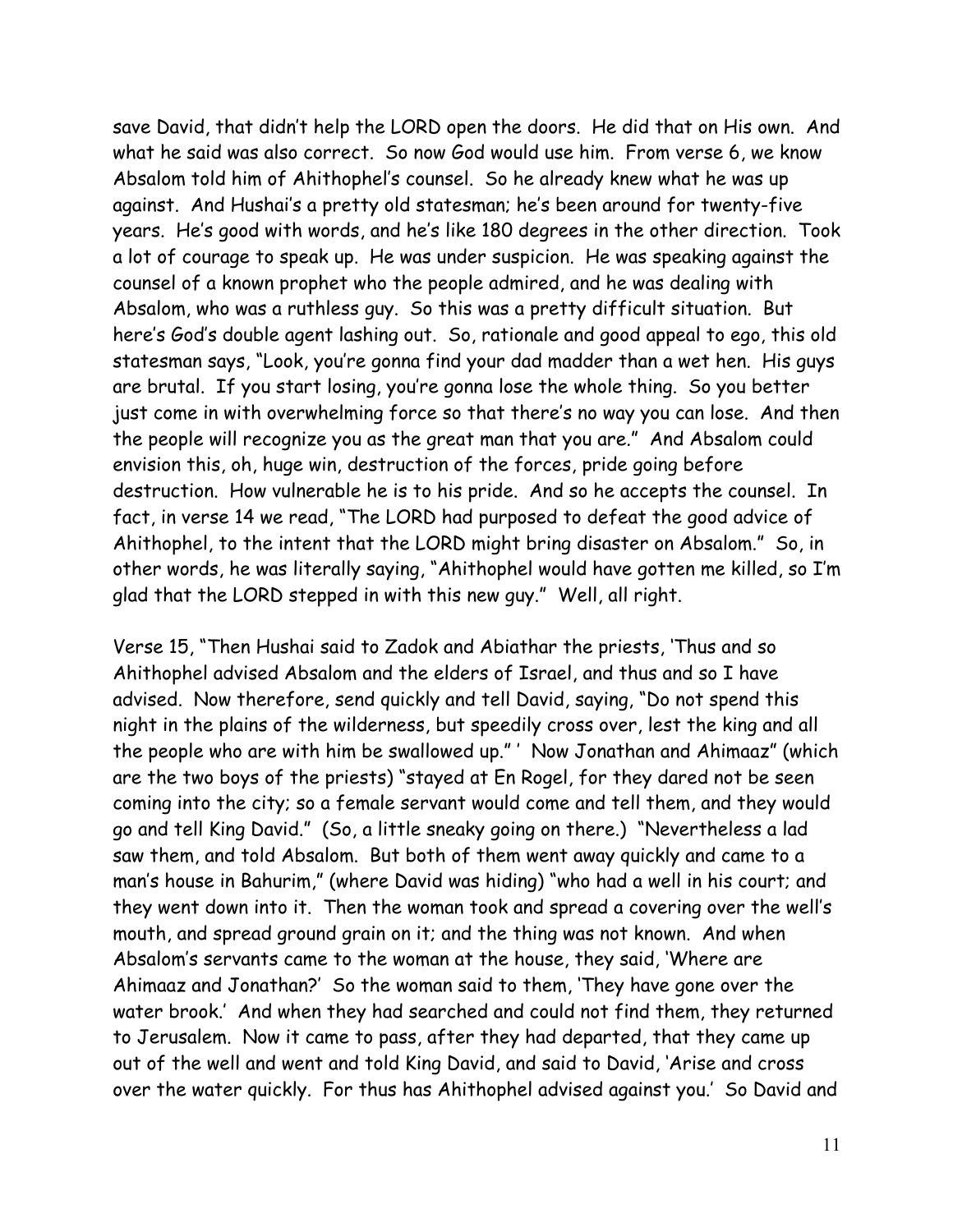all the people who were with him arose and crossed over the Jordan. By morning light not one of them was left who had not gone over the Jordan." So, harrowing experience, got the word out, a little sneaks goin' on. David gets it, spends the whole night getting his whole group out and away and moving them away from danger. The LORD is still working. Right? The LORD is still working.

Verse 23, "Now when Ahithophel saw that his advice was not followed, he saddled a donkey, and arose and went home to his house, to his city. Then he put his household in order, and hanged himself, and died; and he was buried in his father's tomb." So one of David's enemies falls by his own hand. The question is what happened here? Well, a couple of things. If Absalom takes over, Ahithophel's gonna get killed because he realizes (even what we just read) that God has moved in to protect David from Ahithophel's advice. Second of all, if the coup is doomed, probably his days are numbered anyway. So we read these words, "when he saw that his counsel was not followed," - his plans to kill David and get vengeance for Bathsheba and all - he takes his own life. Suicide in the Bible is very rare. The name Ahithophel means "a brother of a fool." I don't know who named him; not his brother. But he dies with full deliberation. By that I mean he made plans, he straightened out his life. It was no emotional kind of reaction in minutes; it was an action that came along with plenty of forethought, if you will. He's a type of Judas who ends his life on the same note. Except for Samson who, in his repentance, asked the LORD for strength to go on a suicide mission, and it did cost him his life. And Saul's armorbearer because he, seeing Saul die, fell on his own sword in fear. We know nothing else about him. Every suicide in the Bible is carried out by individuals who are not walking with the LORD. I'm not saying they didn't know the LORD; I'm saying they weren't walking with the LORD. And I think that's an important distinction. We counsel a lot of people about potential suicide. They always want to know are they going to go to heaven, and my answer is always the same, "I don't know, but I wouldn't take that chance." I will tell you I don't think suicide is the unpardonable sin. It's murder. It's your murder. But it's not a wise way to go; you're certainly not going to find where the Lord wants you to be. And so you do find folks in the Scriptures, every one of them who finds themself at this place, not walking with God. So that's the first thing. Ahithophel was a man who had a reputation for speaking accurately for the LORD for years. In fact, David will mention him in Psalm 55:13-14 as "a companion who walked with me to the house of God, gave me sweet counsel." There was a definite relationship Ahithophel had to the LORD. So it's just so often suicide tends to be the panic of a moment. You know, if you could get by that moment. We see people that are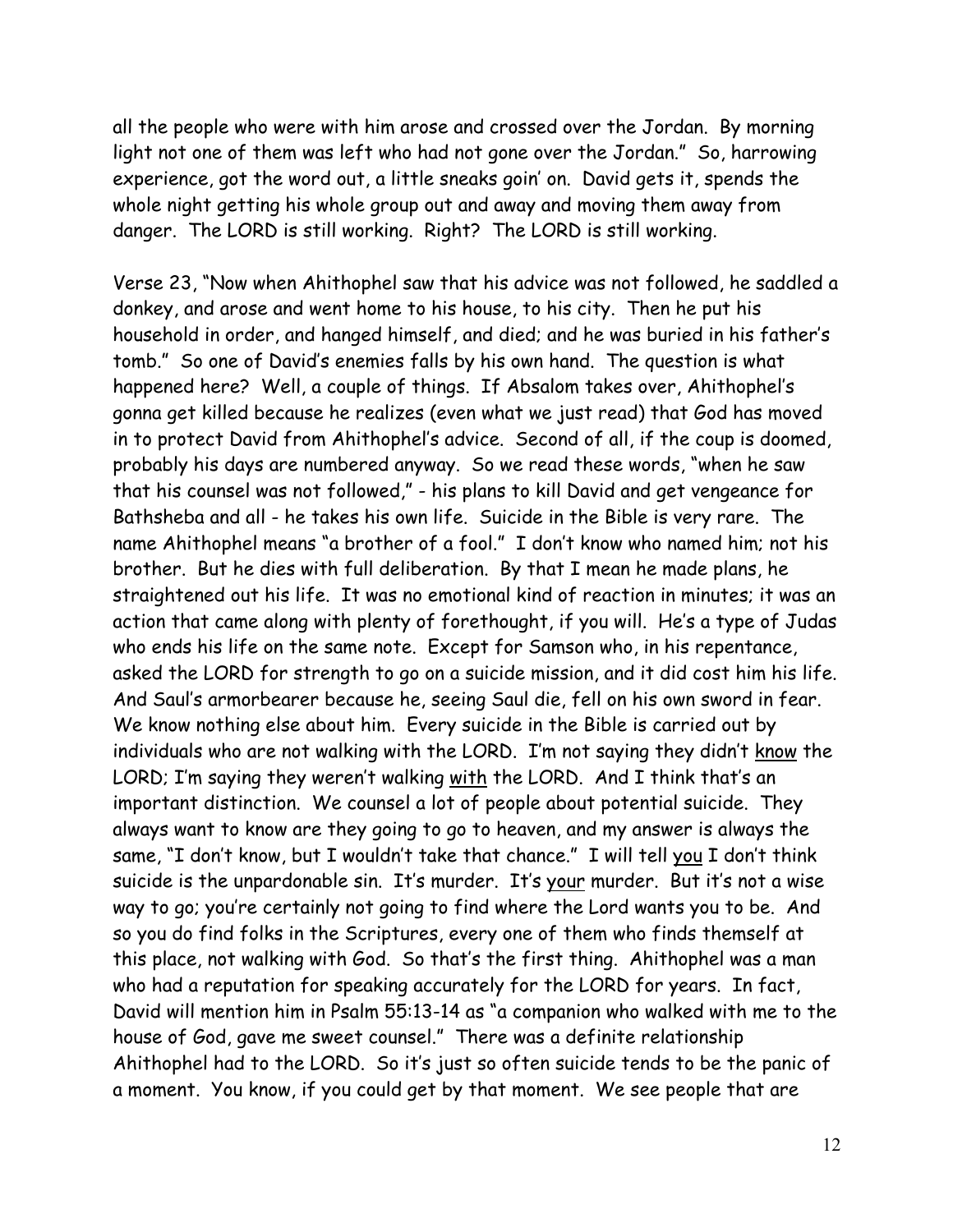very sick and depressed, and then when they start to get better, they kill themselves. They find enough strength to take their life. But after David's sin with Bathsheba and then the murder of Uriah, Ahithophel became a man that was consumed with vengeance. There's no way for him, somehow, to let go and let God handle it. In the end, he could not deliver on the vengeance, so he took his own life. He's a life that (kind of) was consumed by bitterness and, for him, he didn't see it as God taking care of things. He gave up.

When we read - and I think we mentioned it to you a couple of weeks ago - that in 2 Samuel 23 there's a list by name of David's thirty top fighting, elite men. One of them was a fellow named Eliam, who was Ahithophel's boy. He had a daughter named Bathsheba. So Ahithophel – it was his granddaughter. She married a fellow named Uriah, who was also a grandson by marriage to Ahithophel. And just looking at those statistics, it would tell us that Bathsheba was around the palace, and she would have been young enough to be David's granddaughter. I mean, that's the separation in age. We realize that Ahithophel gave a son to fight for David all of those years and a grandson, as well, to David's elite fighting army. So, to him, the sin that David committed was unpardonable. He couldn't forget it. He couldn't forgive it. And he couldn't give it to the LORD. Which is all to say those are not qualities you want in your life. You want to forgive. You want to let God handle it. You want the LORD to be the One that takes vengeance. And Ahithophel is an example of a man overthrown by bitterness. He becomes a type of Judas because Judas also had a plan, and that one didn't work out either. And when he saw that it wasn't going his way, he was so vested in it, that's all he was really interested in. So, David finally wrote in Psalm 41:9, "Even my own familiar friend in whom I trusted, who ate my bread, has lifted up his heel against me." But there's a causeand-effect there.

So suicide's a tough subject. But I suspect if you'll walk with God and let God have your life, as depressed as you might get – like David, and David certainly had lots of reason to be depressed by this point, everyone around him was falling apart, but he found his peace in the LORD, and I think that's the difference. You find these men taking their lives in the Bible. It is, except for those two exceptions I mentioned, always from someone who has disassociated himself with God's promises. So you're left with nothing but the hopelessness that comes from not knowing God. In any event, the answer to that is still come to Jesus and walk with Him.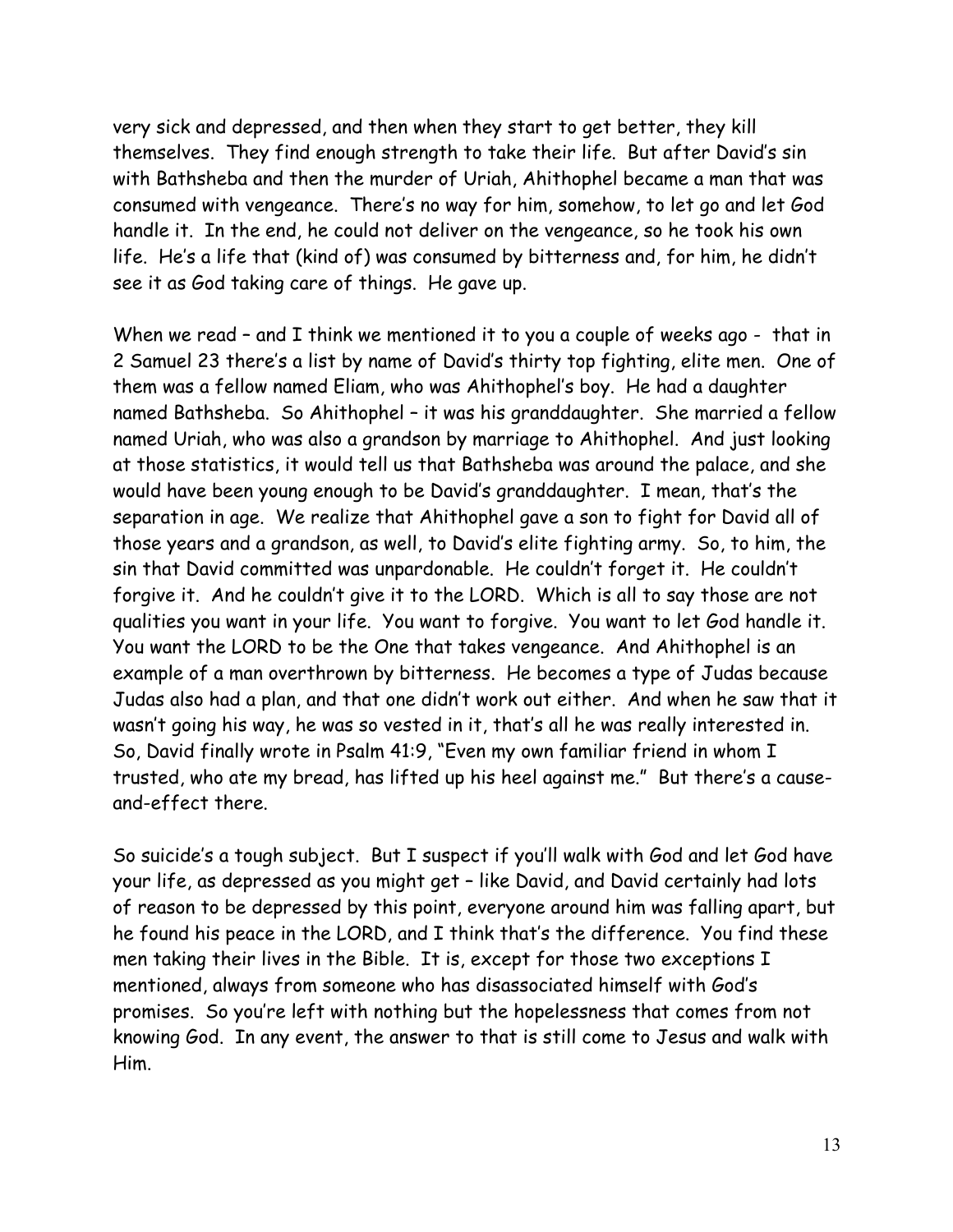Verse 24, "Then David" (so we kind of leave Ahithophel there, buried in his own city) "went to Mahanaim. And Absalom crossed over the Jordan, he and all the men of Israel with him. And Absalom made Amasa captain of the army instead of Joab" (which was David's nephew). "This Amasa was the son of a man whose name was Jithra, an Israelite, who had gone in to Abigail the daughter of Nahash, sister of Zeruiah, Joab's mother. So Israel and Absalom encamped in the land of Gilead. Now it happened, when David had come to Mahanaim, that Shobi the son of Nahash from Rabbah of the people of Ammon, Machir the son of Ammiel from Lo Debar, and Barzillai the Gileadite from Rogelim, brought beds and basins, earthen vessels and wheat, barley and flour, parched grain and beans, lentils and parched seeds, honey and curds," (they brought the whole store) "sheep and cheese of the herd, for David and the people who were with him to eat. For they said, 'The people are hungry and weary and thirsty in the wilderness.' " So David's lot is improving. Number one – the counsel of his friend, Hushai, has been received by his son. The arrival, here at Mahanaim (from where Saul had ruled, by the way, for years); - and this, by the way, is the same place Jacob had met the two angels on the way back to meet with Esau, same place, after he had spent all those years with his Uncle Laban - David gets support from the most unlikely sources. The LORD begins to send to him people that, on paper, wouldn't have been there for him. But God began to rally those folks around him. They were friends and supporters. They brought provision for the needs, assurance for the troops. Shobi is Hanun's brother; chapter 10 you can read about him. Machir is a fellow that kept Mephibosheth, that fellow that was lame, for years. And David, because of his kindness to this young man, now brings out his caretaker. Barzillai is a friend of David. He was in his 80's, extremely rich (we are told in 2 Samuel 19), and he brought as much as he could afford to get so that David and his men would be ready for the battle. So, David shows up in the middle of nowhere, and all the supplies come to him, and God provides again. I like the fact that if I run with David through the story, I'm thinkin', "What are we gonna do when we get to nowhere? And what are we gonna do when they find us?" But, instead, God continues to bring David everything he needs to stand fast.

So maybe tonight you're in church, and you go, "Man, I've got problems, and I don't know how to fix 'em." It's probably all right. "Well, I don't know what I'm gonna do." Yeah, that's good. Because David didn't know either. But if you're trusting God, God's faithful, isn't He? He never fails. He never fails. Won't leave you, won't forsake you (Hebrews 13:5). He knows what you need before you ask (Matthew 6:8). But you have to run with David here. He's a 60-year-old man with a